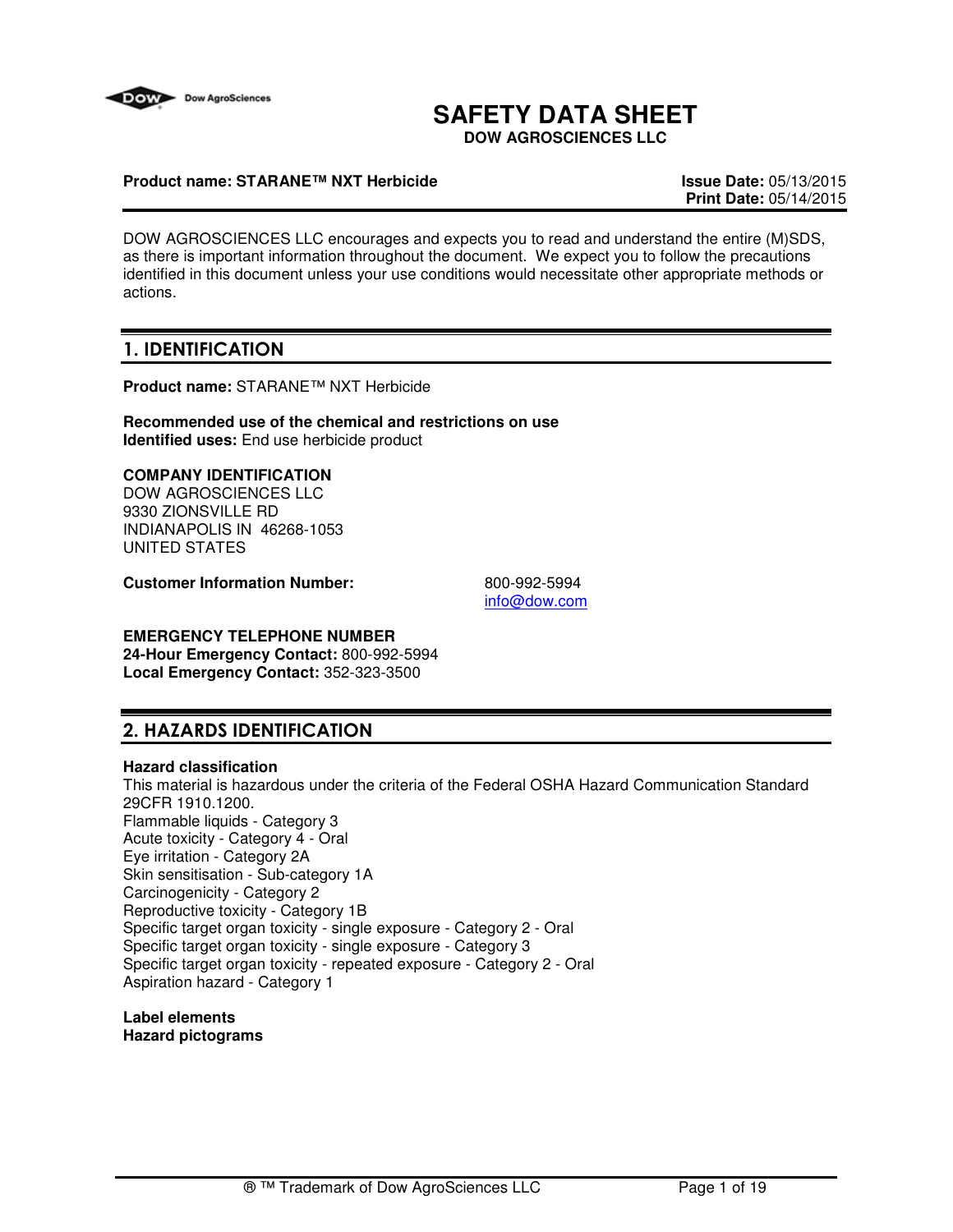

#### Signal word: **DANGER!**

#### **Hazards**

Flammable liquid and vapour. Harmful if swallowed. May be fatal if swallowed and enters airways. May cause an allergic skin reaction. Causes serious eye irritation. May cause respiratory irritation. May cause drowsiness or dizziness. Suspected of causing cancer. May damage fertility or the unborn child. May cause damage to organs if swallowed. May cause damage to organs through prolonged or repeated exposure if swallowed.

### **Precautionary statements**

#### **Prevention**

Obtain special instructions before use. Do not handle until all safety precautions have been read and understood. Keep away from heat/sparks/open flames/hot surfaces. - No smoking. Keep container tightly closed. Ground/bond container and receiving equipment. Use explosion-proof electrical/ ventilating/ lighting/ equipment. Use only non-sparking tools. Take precautionary measures against static discharge. Do not breathe dust/ fume/ gas/ mist/ vapours/ spray. Wash skin thoroughly after handling. Do not eat, drink or smoke when using this product. Use only outdoors or in a well-ventilated area. Contaminated work clothing should not be allowed out of the workplace. Wear protective gloves/ eye protection/ face protection. Use personal protective equipment as required.

#### **Response**

IF SWALLOWED: Immediately call a POISON CENTER or doctor/ physician.

IF ON SKIN (or hair): Remove/ Take off immediately all contaminated clothing. Rinse skin with water/ shower.

IF INHALED: Remove victim to fresh air and keep at rest in a position comfortable for breathing. Call a POISON CENTER or doctor/ physician if you feel unwell.

IF IN EYES: Rinse cautiously with water for several minutes. Remove contact lenses, if present and easy to do. Continue rinsing.

IF exposed or concerned: Get medical advice/ attention.

Do NOT induce vomiting.

If skin irritation or rash occurs: Get medical advice/ attention.

If eye irritation persists: Get medical advice/ attention.

Wash contaminated clothing before reuse.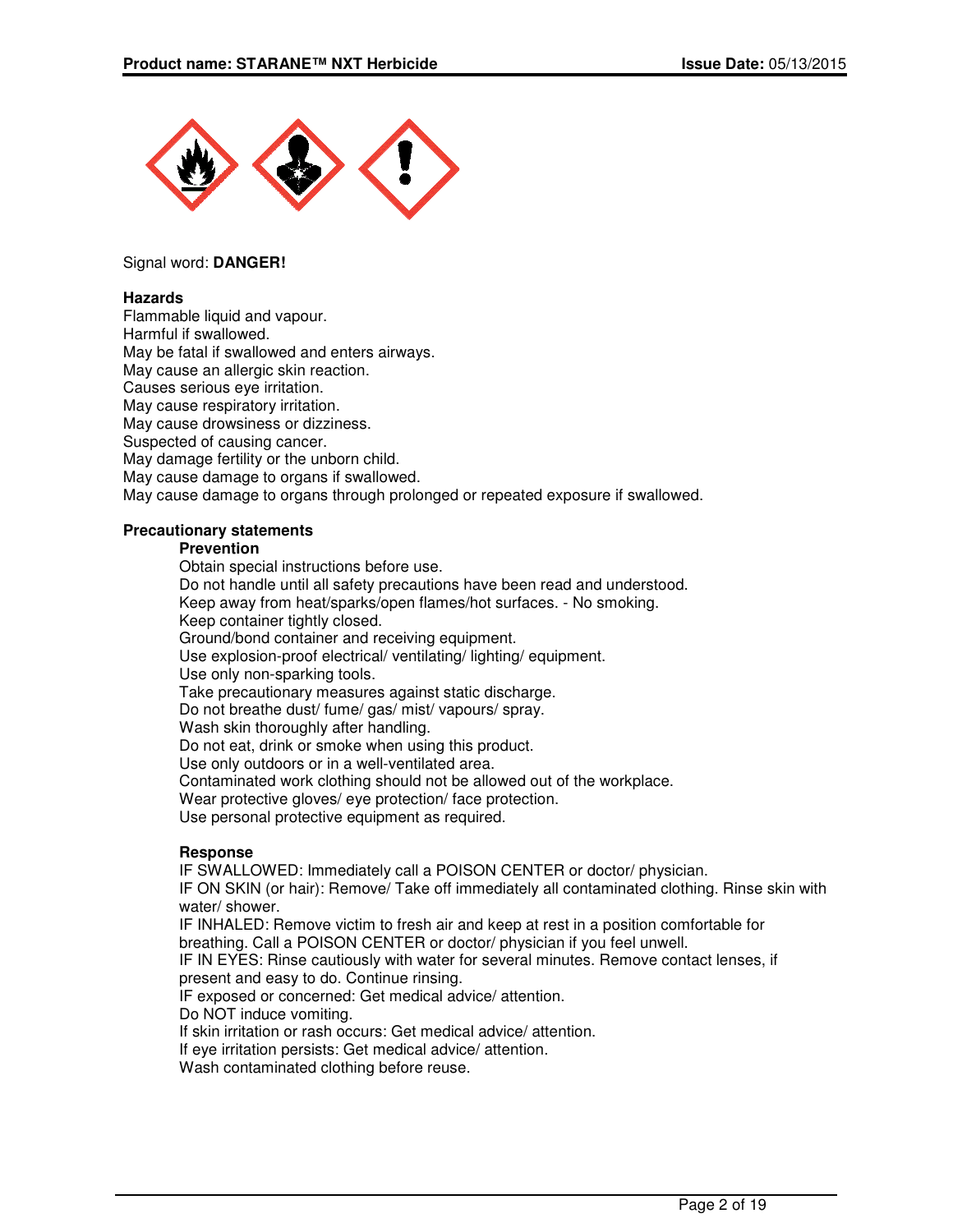In case of fire: Use dry sand, dry chemical or alcohol-resistant foam for extinction.

## **Storage**

Store in a well-ventilated place. Keep container tightly closed. Store in a well-ventilated place. Keep cool. Store locked up.

## **Disposal**

Dispose of contents/ container to an approved waste disposal plant.

## **Other hazards**

no data available

## 3. COMPOSITION/INFORMATION ON INGREDIENTS

| This product is a mixture.      |               |               |
|---------------------------------|---------------|---------------|
| Component                       | <b>CASRN</b>  | Concentration |
|                                 |               |               |
| Bromoxynil octanoate            | 1689-99-2     | 37.3%         |
| Fluroxypyr 1-methylheptyl ester | 81406-37-3    | 9.2%          |
| 1,2,4-Trimethylbenzene          | 95-63-6       | 12.9%         |
| 1,3,5-Trimethylbenzene          | 108-67-8      | 3.4%          |
| Cumene                          | 98-82-8       | 1.7%          |
| Heavy aromatic naphtha          | 64742-94-5    | $1.0\%$       |
| Xylene                          | 1330-20-7     | 0.4%          |
| Naphthalene                     | $91 - 20 - 3$ | 0.1%          |
| <b>Balance</b>                  | Not available | 34.0%         |
|                                 |               |               |

## 4. FIRST AID MEASURES

## **Description of first aid measures**

**General advice:** First Aid responders should pay attention to self-protection and use the recommended protective clothing (chemical resistant gloves, splash protection). If potential for exposure exists refer to Section 8 for specific personal protective equipment.

**Inhalation:** Move person to fresh air. If person is not breathing, call an emergency responder or ambulance, then give artificial respiration; if by mouth to mouth use rescuer protection (pocket mask etc). Call a poison control center or doctor for treatment advice. If breathing is difficult, oxygen should be administered by qualified personnel.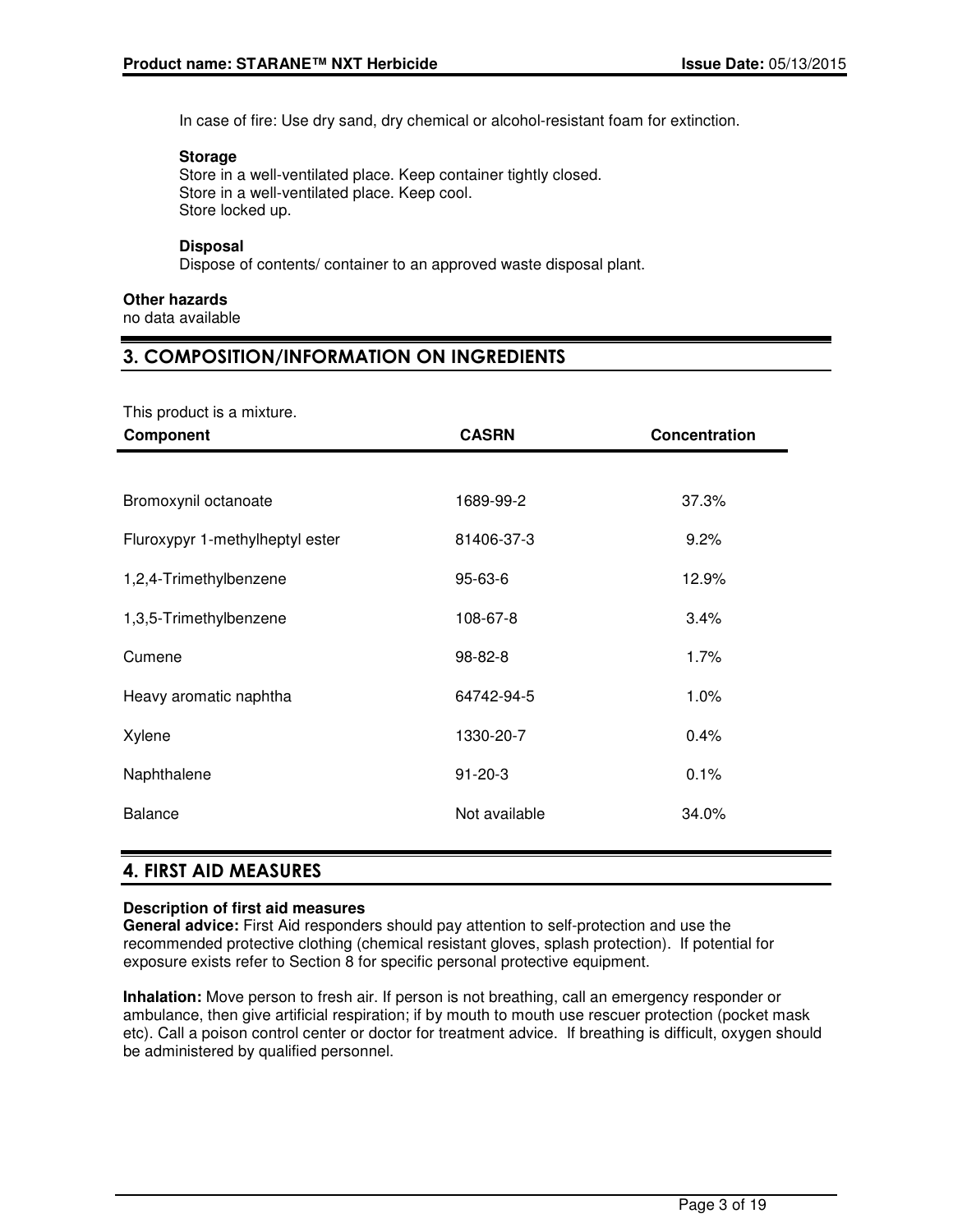**Skin contact:** Take off contaminated clothing. Wash skin with soap and plenty of water for 15-20 minutes. Call a poison control center or doctor for treatment advice. Wash clothing before reuse. Shoes and other leather items which cannot be decontaminated should be disposed of properly.

**Eye contact:** Hold eyes open and rinse slowly and gently with water for 15-20 minutes. Remove contact lenses, if present, after the first 5 minutes, then continue rinsing eyes. Call a poison control center or doctor for treatment advice. Suitable emergency eye wash facility should be immediately available.

**Ingestion:** Immediately call a poison control center or doctor. Do not induce vomiting unless told to do so by a poison control center or doctor. Do not give any liquid to the person. Do not give anything by mouth to an unconscious person.

**Most important symptoms and effects, both acute and delayed:** Aside from the information found under Description of first aid measures (above) and Indication of immediate medical attention and special treatment needed (below), any additional important symptoms and effects are described in Section 11: Toxicology Information.

**Indication of any immediate medical attention and special treatment needed**

**Notes to physician:** Due to irritant properties, swallowing may result in burns/ulceration of mouth, stomach and lower gastrointestinal tract with subsequent stricture. Aspiration of vomitus may cause lung injury. Suggest endotracheal/esophageal control if lavage is done. Probable mucosal damage may contraindicate the use of gastric lavage. No specific antidote. Treatment of exposure should be directed at the control of symptoms and the clinical condition of the patient. Have the Safety Data Sheet, and if available, the product container or label with you when calling a poison control center or doctor, or going for treatment.

## 5. FIREFIGHTING MEASURES

**Suitable extinguishing media:** Water fog or fine spray. Dry chemical fire extinguishers. Carbon dioxide fire extinguishers. Foam. General purpose synthetic foams (including AFFF type) or protein foams are preferred if available. Alcohol resistant foams (ATC type) may function.

**Unsuitable extinguishing media:** no data available

#### **Special hazards arising from the substance or mixture**

**Hazardous combustion products:** During a fire, smoke may contain the original material in addition to combustion products of varying composition which may be toxic and/or irritating. Combustion products may include and are not limited to: Nitrogen oxides. Hydrogen bromide. Carbon monoxide. Carbon dioxide.

**Unusual Fire and Explosion Hazards:** Container may rupture from gas generation in a fire situation. Violent steam generation or eruption may occur upon application of direct water stream to hot liquids. Vapors are heavier than air and may travel a long distance and accumulate in low lying areas. Ignition and/or flash back may occur. Dense smoke is produced when product burns.

#### **Advice for firefighters**

**Fire Fighting Procedures:** Keep people away. Isolate fire and deny unnecessary entry. Stay upwind. Keep out of low areas where gases (fumes) can accumulate. Consider feasibility of a controlled burn to minimize environment damage. Foam fire extinguishing system is preferred because uncontrolled water can spread possible contamination. Use water spray to cool fire exposed containers and fire affected zone until fire is out and danger of reignition has passed. Fight fire from protected location or safe distance. Consider the use of unmanned hose holders or monitor nozzles.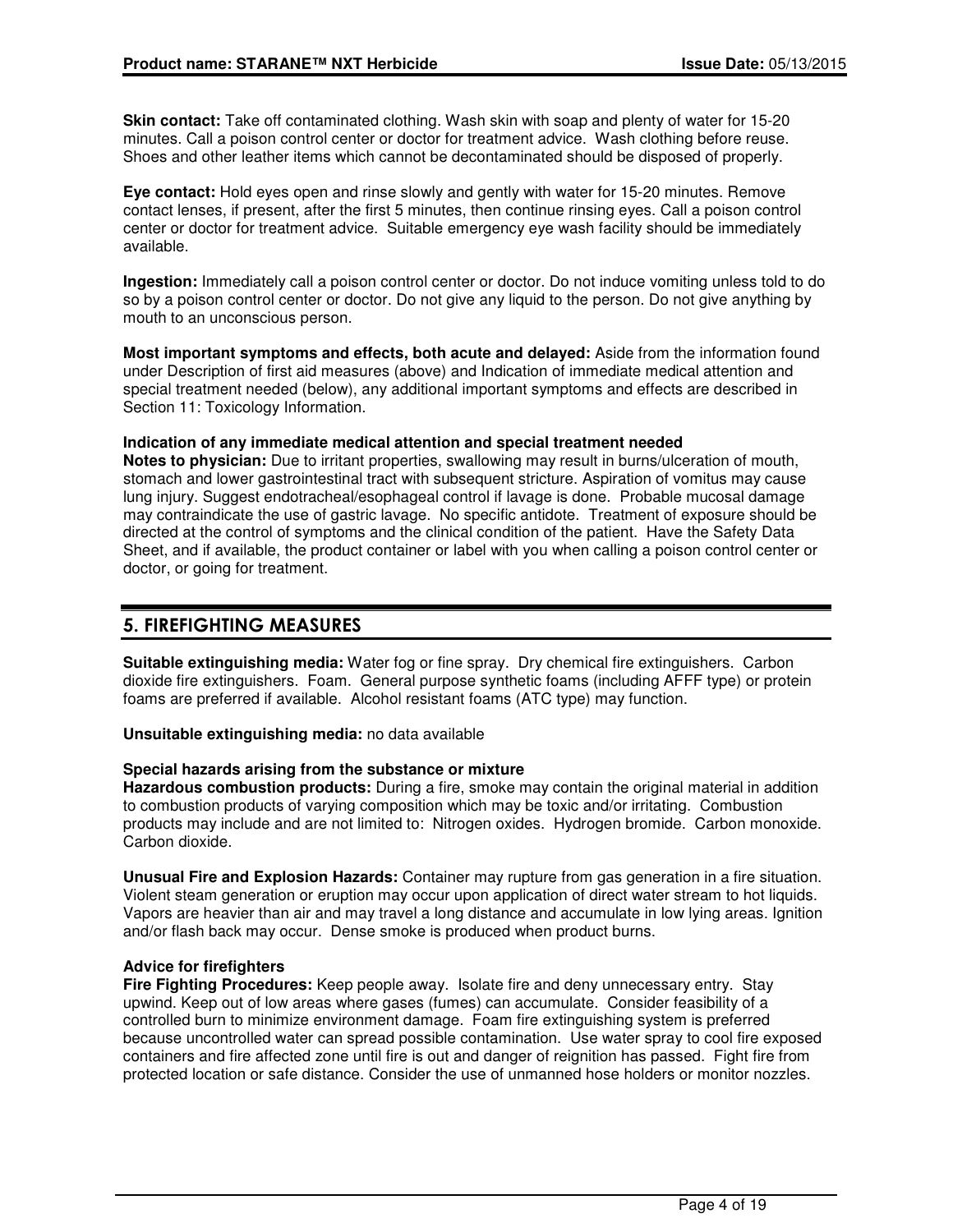Immediately withdraw all personnel from the area in case of rising sound from venting safety device or discoloration of the container. Do not use direct water stream. May spread fire. Eliminate ignition sources. Move container from fire area if this is possible without hazard. Burning liquids may be moved by flushing with water to protect personnel and minimize property damage. Avoid accumulation of water. Product may be carried across water surface spreading fire or contracting an ignition source. Contain fire water run-off if possible. Fire water run-off, if not contained, may cause environmental damage. Review the "Accidental Release Measures" and the "Ecological Information" sections of this (M)SDS.

**Special protective equipment for firefighters:** Wear positive-pressure self-contained breathing apparatus (SCBA) and protective fire fighting clothing (includes fire fighting helmet, coat, trousers, boots, and gloves). Avoid contact with this material during fire fighting operations. If contact is likely, change to full chemical resistant fire fighting clothing with self-contained breathing apparatus. If this is not available, wear full chemical resistant clothing with self-contained breathing apparatus and fight fire from a remote location. For protective equipment in post-fire or non-fire clean-up situations, refer to the relevant sections.

## 6. ACCIDENTAL RELEASE MEASURES

**Personal precautions, protective equipment and emergency procedures:** Isolate area. Keep unnecessary and unprotected personnel from entering the area. Refer to section 7, Handling, for additional precautionary measures. Keep personnel out of low areas. No smoking in area. Eliminate all sources of ignition in vicinity of spill or released vapor to avoid fire or explosion. Ground and bond all containers and handling equipment. Vapor explosion hazard. Keep out of sewers. Use appropriate safety equipment. For additional information, refer to Section 8, Exposure Controls and Personal Protection.

**Environmental precautions:** Prevent from entering into soil, ditches, sewers, waterways and/or groundwater. See Section 12, Ecological Information. Material may float on water and any runoff may create an explosion or fire hazard if ignited. Spills or discharge to natural waterways is likely to kill aquatic organisms.

**Methods and materials for containment and cleaning up:** Contain spilled material if possible. Pump with explosion-proof equipment. If available, use foam to smother or supress. Small spills: Absorb with materials such as: Clay. Dirt. Sand. Sweep up. Collect in suitable and properly labeled containers. Large spills: Contact Dow AgroSciences for clean-up assistance. See Section 13, Disposal Considerations, for additional information.

## 7. HANDLING AND STORAGE

**Precautions for safe handling:** Keep out of reach of children. Keep away from heat, sparks and flame. Do not swallow. Avoid contact with eyes, skin, and clothing. Avoid breathing vapor or mist. Avoid prolonged or repeated contact with skin. Wash thoroughly after handling. Keep container closed. Use with adequate ventilation. No smoking, open flames or sources of ignition in handling and storage area. Electrically ground and bond all equipment. Use of non-sparking or explosion-proof equipment may be necessary, depending upon the type of operation. Containers, even those that have been emptied, can contain vapors. Do not cut, drill, grind, weld, or perform similar operations on or near empty containers. Vapors are heavier than air and may travel a long distance and accumulate in low lying areas. Ignition and/or flash back may occur. See Section 8, EXPOSURE CONTROLS AND PERSONAL PROTECTION.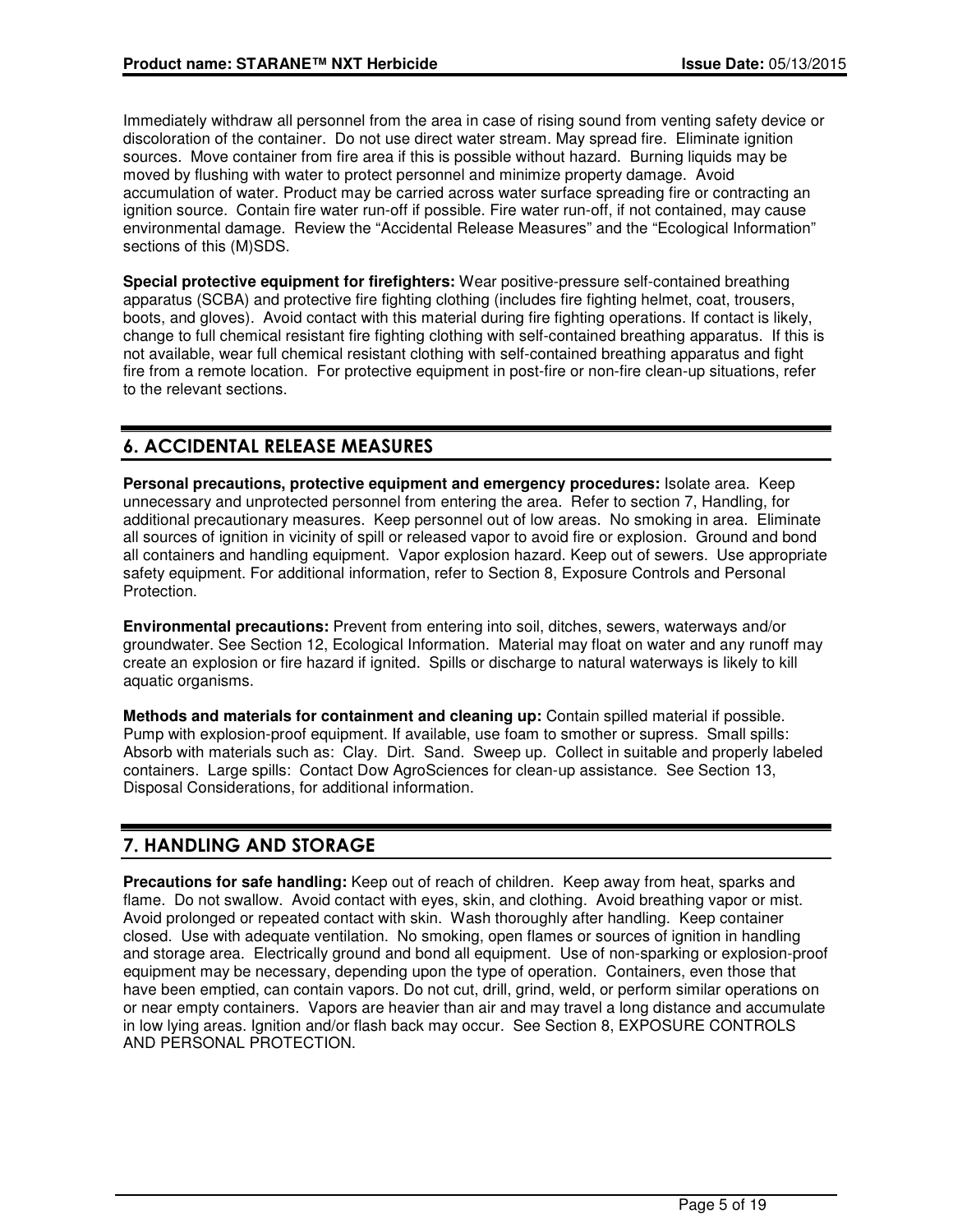**Conditions for safe storage:** Minimize sources of ignition, such as static build-up, heat, spark or flame. Store in a dry place. Store in original container. Keep container tightly closed when not in use. Do not store near food, foodstuffs, drugs or potable water supplies.

## 8. EXPOSURE CONTROLS/PERSONAL PROTECTION

#### **Control parameters**

Exposure limits are listed below, if they exist.

| Component                 | Regulation   | <b>Type of listing</b> | <b>Value/Notation</b> |
|---------------------------|--------------|------------------------|-----------------------|
| Fluroxypyr 1-methylheptyl | Dow IHG      | TWA                    | $10 \text{ mg/m}$ 3   |
| ester                     |              |                        |                       |
| 1,2,4-Trimethylbenzene    | <b>ACGIH</b> | TWA                    | 25 ppm                |
| 1,3,5-Trimethylbenzene    | <b>ACGIH</b> | TWA                    | 25 ppm                |
| Cumene                    | <b>ACGIH</b> | TWA                    | 50 ppm                |
|                           | OSHA Z-1     | TWA                    | 245 mg/m3 50 ppm      |
|                           | OSHA Z-1     | TWA                    | Absorbed via skin     |
|                           | OSHA P0      | TWA                    | 245 mg/m3 50 ppm      |
| Xylene                    | <b>ACGIH</b> | TWA                    | <b>BEI</b>            |
|                           | <b>ACGIH</b> | <b>STEL</b>            | <b>BEI</b>            |
|                           | OSHA Z-1     | TWA                    | 435 mg/m3<br>100 ppm  |
|                           | <b>ACGIH</b> | TWA                    | 100 ppm               |
|                           | <b>ACGIH</b> | <b>STEL</b>            | 150 ppm               |
| Naphthalene               | Dow IHG      | TWA                    | 10 ppm                |
|                           | Dow IHG      | TWA                    | Absorbed via skin     |
|                           | Dow IHG      | STEL                   | 15 ppm                |
|                           | Dow IHG      | <b>STEL</b>            | Absorbed via skin     |
|                           | <b>ACGIH</b> | TWA                    | 10 ppm                |
|                           | <b>ACGIH</b> | TWA                    | Absorbed via skin     |
|                           | OSHA Z-1     | TWA                    | 50 mg/m3 10 ppm       |

RECOMMENDATIONS IN THIS SECTION ARE FOR MANUFACTURING, COMMERCIAL BLENDING AND PACKAGING WORKERS. APPLICATORS AND HANDLERS SHOULD SEE THE PRODUCT LABEL FOR PROPER PERSONAL PROTECTIVE EQUIPMENT AND CLOTHING.

## **Exposure controls**

**Engineering controls:** Use engineering controls to maintain airborne level below exposure limit requirements or guidelines. If there are no applicable exposure limit requirements or guidelines, use only with adequate ventilation. Local exhaust ventilation may be necessary for some operations.

## **Individual protection measures**

**Eye/face protection:** Use chemical goggles.

## **Skin protection**

**Hand protection:** Use gloves chemically resistant to this material. Examples of preferred glove barrier materials include: Chlorinated polyethylene. Polyethylene. Ethyl vinyl alcohol laminate ("EVAL"). Polyvinyl alcohol ("PVA"). Styrene/butadiene rubber. Examples of acceptable glove barrier materials include: Butyl rubber. Natural rubber ("latex"). Neoprene. Nitrile/butadiene rubber ("nitrile" or "NBR"). Polyvinyl chloride ("PVC" or "vinyl"). Viton. NOTICE: The selection of a specific glove for a particular application and duration of use in a workplace should also take into account all relevant workplace factors such as, but not limited to: Other chemicals which may be handled, physical requirements (cut/puncture protection, dexterity, thermal protection), potential body reactions to glove materials, as well as the instructions/specifications provided by the glove supplier.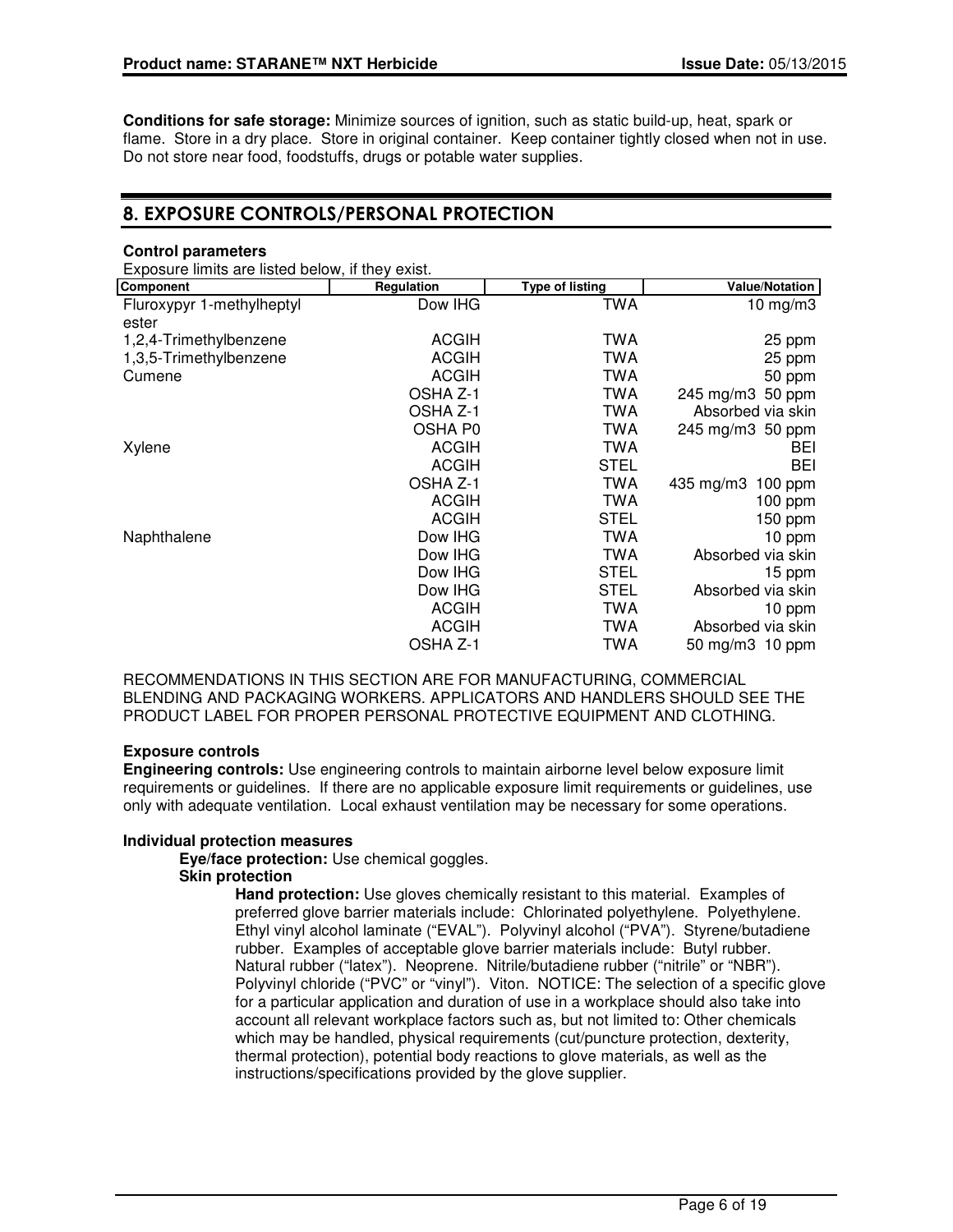**Other protection:** Use protective clothing chemically resistant to this material. Selection of specific items such as face shield, boots, apron, or full body suit will depend on the task.

**Respiratory protection:** Respiratory protection should be worn when there is a potential to exceed the exposure limit requirements or guidelines. If there are no applicable exposure limit requirements or guidelines, use an approved respirator. Selection of air-purifying or positivepressure supplied-air will depend on the specific operation and the potential airborne concentration of the material. For emergency conditions, use an approved positive-pressure self-contained breathing apparatus.

The following should be effective types of air-purifying respirators: Organic vapor cartridge with a particulate pre-filter.

## 9. PHYSICAL AND CHEMICAL PROPERTIES

| Appearance                                        |                                                       |
|---------------------------------------------------|-------------------------------------------------------|
| <b>Physical state</b>                             | Liquid.                                               |
| Color                                             | Yellow to brown                                       |
| Odor                                              | Mild                                                  |
| <b>Odor Threshold</b>                             | no data available                                     |
| pH                                                | No test data available                                |
| <b>Melting point/range</b>                        | Not applicable                                        |
| <b>Freezing point</b>                             | No test data available                                |
| Boiling point (760 mmHg)                          | No test data available                                |
| <b>Flash point</b>                                | closed cup 51.9 °C (125.4 °F) Tag Closed Cup ASTM D56 |
| <b>Evaporation Rate (Butyl Acetate)</b><br>$= 1$  | no data available                                     |
| Flammability (solid, gas)                         | Not Applicable                                        |
| <b>Lower explosion limit</b>                      | No test data available                                |
| <b>Upper explosion limit</b>                      | No test data available                                |
| <b>Vapor Pressure</b>                             | No test data available                                |
| <b>Relative Vapor Density (air = 1)</b>           | No test data available                                |
| Relative Density (water $= 1$ )                   | No test data available                                |
| <b>Water solubility</b>                           | No test data available                                |
| <b>Partition coefficient: n-</b><br>octanol/water | no data available                                     |
| <b>Auto-ignition temperature</b>                  | No test data available                                |
| <b>Decomposition temperature</b>                  | No test data available                                |
| <b>Kinematic Viscosity</b>                        | no data available                                     |
| <b>Explosive properties</b>                       | no data available                                     |
| <b>Oxidizing properties</b>                       | no data available                                     |
| <b>Liquid Density</b>                             | 1.093 g/cm3NAPM 2A.00                                 |
| Molecular weight                                  | no data available                                     |

NOTE: The physical data presented above are typical values and should not be construed as a specification.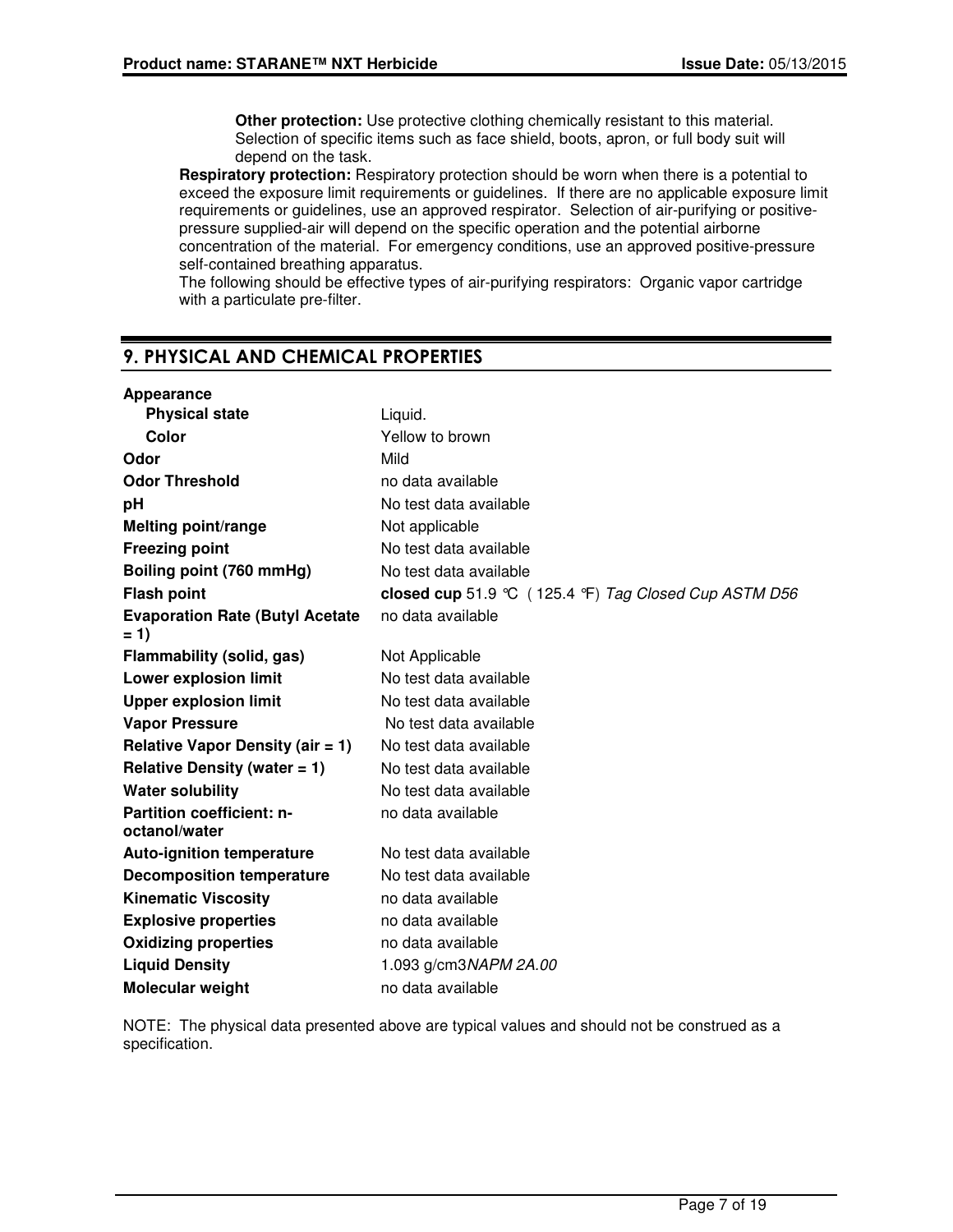## 10. STABILITY AND REACTIVITY

**Reactivity:** no data available

**Chemical stability:** Unstable at elevated temperatures.

**Possibility of hazardous reactions:** Polymerization will not occur.

**Conditions to avoid:** Some components of this product can decompose at elevated temperatures. Generation of gas during decomposition can cause pressure in closed systems.

**Incompatible materials:** Avoid contact with: Acids. Oxidizers.

**Hazardous decomposition products:** Decomposition products depend upon temperature, air supply and the presence of other materials. Decomposition products can include and are not limited to: Carbon monoxide. Carbon dioxide. Hydrogen bromide. Nitrogen oxides. Toxic gases are released during decomposition.

## 11. TOXICOLOGICAL INFORMATION

Toxicological information appears in this section when such data is available.

#### **Acute toxicity**

#### **Acute oral toxicity**

Moderate toxicity if swallowed. Small amounts swallowed incidentally as a result of normal handling operations are not likely to cause injury; however, swallowing larger amounts may cause injury. Swallowing may result in gastrointestinal irritation or ulceration.

As product: LD50, Rat, female, 310.2 mg/kg

#### **Acute dermal toxicity**

Prolonged skin contact is unlikely to result in absorption of harmful amounts.

As product: LD50, Rat, male and female, > 5,000 mg/kg

#### **Acute inhalation toxicity**

Prolonged excessive exposure to mist may cause adverse effects. Excessive exposure may cause irritation to upper respiratory tract (nose and throat) and lungs. Symptoms of excessive exposure may be anesthetic or narcotic effects; dizziness and drowsiness may be observed.

As product: LC50, Rat, male and female, 4 Hour, dust/mist, > 2.33 mg/l No deaths occurred at this concentration.

#### **Skin corrosion/irritation**

Brief contact may cause slight skin irritation with local redness.

#### **Serious eye damage/eye irritation**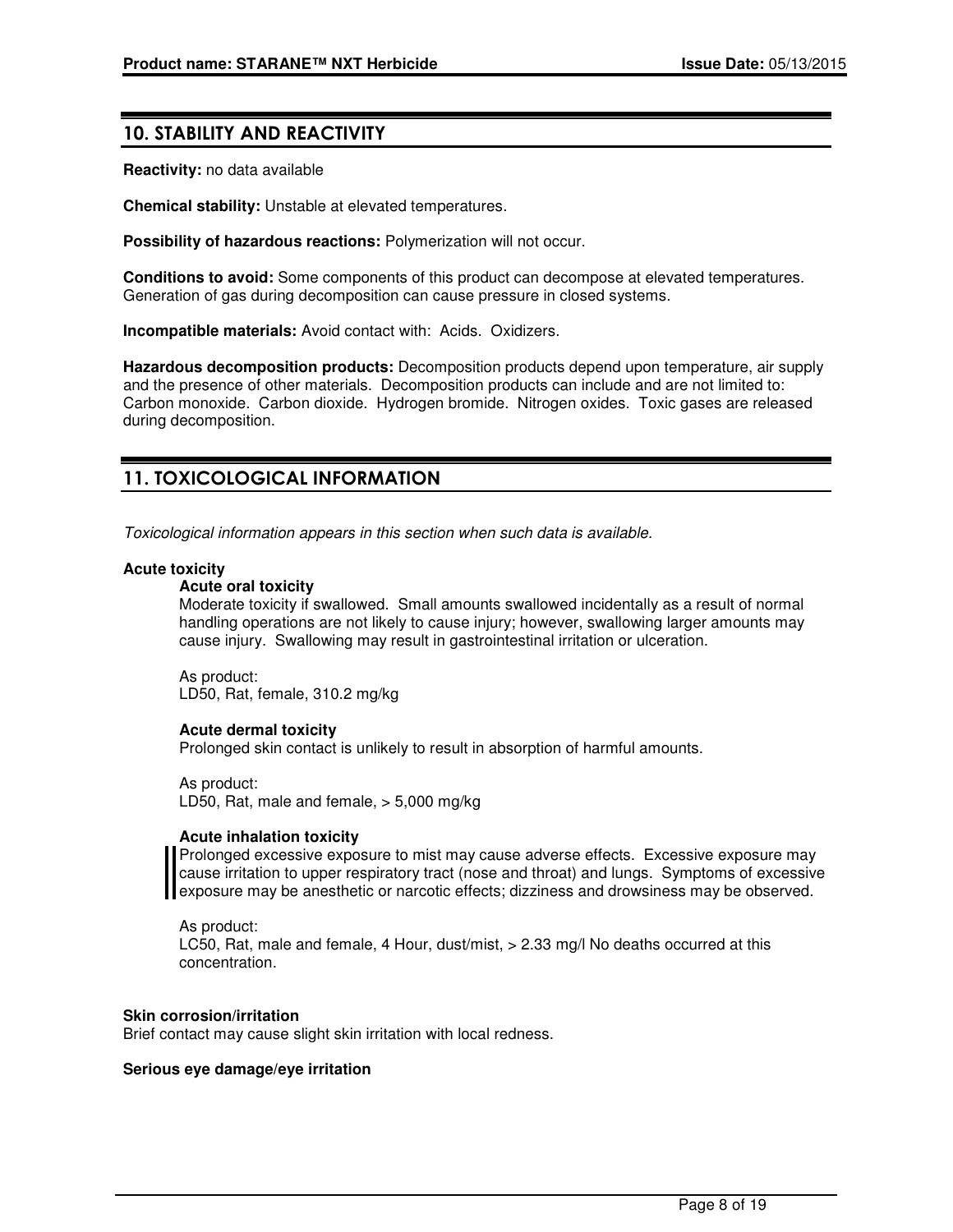May cause severe eye irritation. May cause slight corneal injury. Effects may be delayed.

#### **Sensitization**

Has demonstrated the potential for contact allergy in mice.

For respiratory sensitization: No relevant data found.

#### **Specific Target Organ Systemic Toxicity (Single Exposure)**

Evaluation of available data suggests that this material is not an STOT-SE toxicant.

#### **Specific Target Organ Systemic Toxicity (Repeated Exposure)**

For the active ingredient(s): Bromoxynil Octanoate. In animals, effects have been reported on the following organs: Liver. Blood-forming organs (Bone marrow & Spleen). Heart. Thymus.

| Based on information for component(s):                          |
|-----------------------------------------------------------------|
| In animals, effects have been reported on the following organs: |
| Kidney.                                                         |
| Liver.                                                          |
| Eye.                                                            |
| Blood.                                                          |
| Respiratory tract.                                              |
| Lung.                                                           |
| Gastrointestinal tract.                                         |
| Thyroid.                                                        |
| Urinary tract.                                                  |
|                                                                 |

#### **Carcinogenicity**

Contains naphthalene which has caused cancer in some laboratory animals. In humans, there is limited evidence of cancer in workers involved in naphthalene production. Limited oral studies in rats were negative.

For similar active ingredient(s). Has caused cancer in some laboratory animals. For the active ingredient(s): Fluroxypyr 1-methylheptyl ester. Did not cause cancer in laboratory animals.

For the minor component(s): Has caused cancer in laboratory animals. However, the relevance of this to humans is unknown.

#### **Teratogenicity**

For the active ingredient(s): Has been toxic to the fetus in laboratory animals at doses toxic to the mother. Did not cause birth defects in laboratory animals.

For the solvent(s): Has caused birth defects in lab animals only at doses producing severe toxicity in the mother. Has been toxic to the fetus in laboratory animals at doses toxic to the mother.

#### **Reproductive toxicity**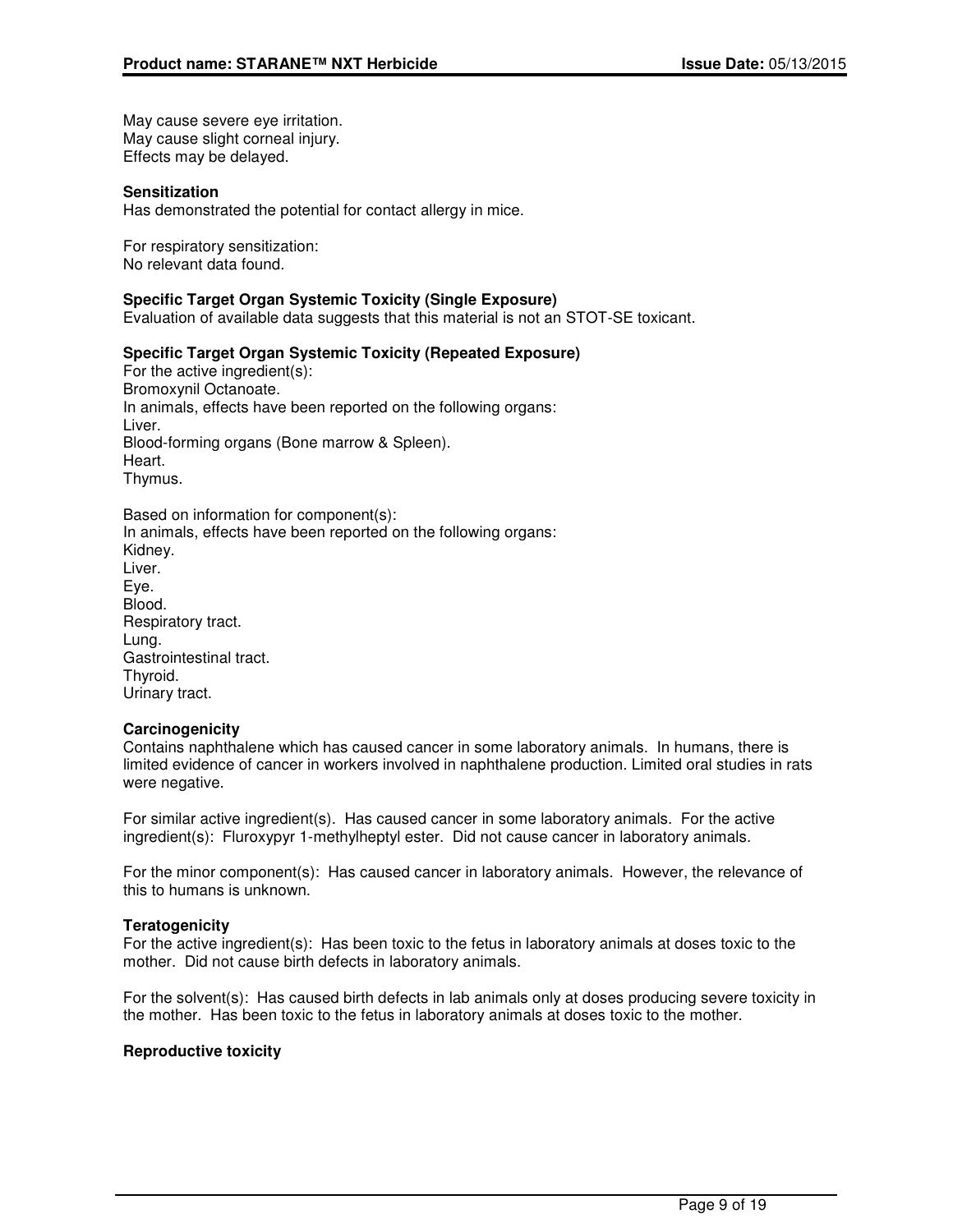For the active ingredient(s): Fluroxypyr 1-methylheptyl ester. In animal studies, did not interfere with reproduction.

For the solvent(s): In laboratory animal studies, effects on reproduction have been seen only at doses that produced significant toxicity to the parent animals.

#### **Mutagenicity**

For the active ingredient(s): In vitro genetic toxicity studies were negative. Animal genetic toxicity studies were negative.

#### **Aspiration Hazard**

Aspiration into the lungs may occur during ingestion or vomiting, causing lung damage or even death due to chemical pneumonia.

| Carcinogenicity    |              |                                                                      |
|--------------------|--------------|----------------------------------------------------------------------|
| <b>Component</b>   | List         | <b>Classification</b>                                                |
| <b>Cumene</b>      | <b>IARC</b>  | Group 2B: Possibly carcinogenic to<br>humans                         |
| <b>Naphthalene</b> | <b>IARC</b>  | Group 2B: Possibly carcinogenic to<br>humans                         |
|                    | US NTP       | Reasonably anticipated to be a human<br>carcinogen                   |
|                    | <b>ACGIH</b> | A3: Confirmed animal carcinogen with<br>unknown relevance to humans. |

## 12. ECOLOGICAL INFORMATION

Ecotoxicological information appears in this section when such data is available.

#### **Toxicity**

#### **Bromoxynil octanoate**

**Acute toxicity to fish**

Material is very highly toxic to aquatic organisms on an acute basis (LC50/EC50 <0.1 mg/L in the most sensitive species).

LC50, Oncorhynchus mykiss (rainbow trout), 96 Hour, 0.041 - 0.150 mg/l

LC50, Lepomis macrochirus (Bluegill sunfish), 96 Hour, 0.029 - 0.061 mg/l

#### **Acute toxicity to aquatic invertebrates**

EC50, Daphnia magna (Water flea), 48 Hour, 0.041 - 0.161 mg/l

#### **Acute toxicity to algae/aquatic plants**

EC50, blue-green alga Anabaena flos-aquae, static test, 5 d, > 0.630 mg/l EC50, diatom Navicula sp., 5 d, 0.043 - 0.051 mg/l EC50, Skeletonema costatum, static test, 5 d, 0.140 mg/l EC50, Pseudokirchneriella subcapitata (green algae), 5 d, 0.210 - 0.220 mg/l LC50, Lemna minor (duckweed), 14 d,  $> 0.073$  mg/l

## **Toxicity to Above Ground Organisms**

Material is slightly toxic to birds on a dietary basis (LC50 between 1001 and 5000 ppm). Material is moderately toxic to birds on an acute basis (LD50 between 51 and 500 mg/kg). dietary LC50, Colinus virginianus (Bobwhite quail), 8 d, 1315mg/kg diet.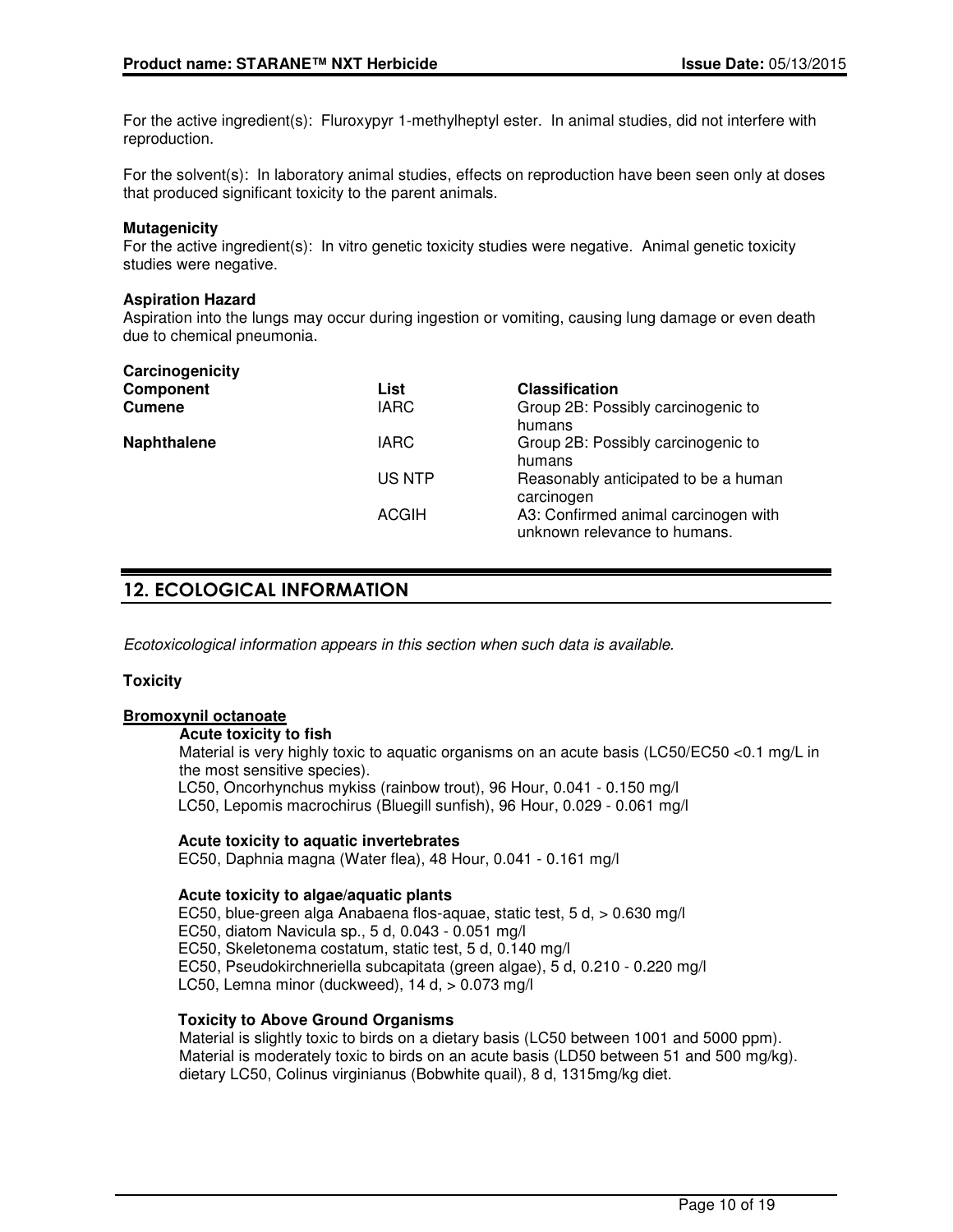dietary LC50, Anas platyrhynchos (Mallard duck), 5 d, 2150mg/kg diet. oral LD50, Anas platyrhynchos (Mallard duck), 8 d, 200mg/kg bodyweight. oral LD50, Coturnix japonica (Japanese quail), 10 d, 100mg/kg bodyweight. contact LD50, Apis mellifera (bees), 48 Hour, 2 - 100µg/bee oral LD50, Apis mellifera (bees), 96 Hour, > 119.8µg/bee

### **Toxicity to soil-dwelling organisms**

EC50, Eisenia fetida (earthworms), 14 d, 294 mg/kg

#### **Fluroxypyr 1-methylheptyl ester**

#### **Acute toxicity to fish**

Material is very highly toxic to aquatic organisms on an acute basis (LC50/EC50 <0.1 mg/L in the most sensitive species). LC50, Oncorhynchus mykiss (rainbow trout), semi-static test, 96 Hour, > 0.225 mg/l, OECD Test Guideline 203 or Equivalent

Toxicity to aquatic species occurs at concentrations above material's water solubility.

#### **Acute toxicity to aquatic invertebrates**

EC50, Daphnia magna (Water flea), semi-static test, 48 Hour, > 0.183 mg/l, OECD Test Guideline 202 or Equivalent Toxicity to aquatic species occurs at concentrations above material's water solubility.

#### **Acute toxicity to algae/aquatic plants**

ErC50, diatom Navicula sp., static test, 72 Hour, 0.24 mg/l, OECD Test Guideline 201 or **Equivalent** EbC50, alga Scenedesmus sp., 72 Hour, > 0.47 mg/l ErC50, Pseudokirchneriella subcapitata (green algae), 72 Hour, > 1.410 mg/l EC50, Lemna gibba,  $14$  d,  $> 2.31$  mg/l

#### **Chronic toxicity to fish**

NOEC, Rainbow trout (Oncorhynchus mykiss), 0.32 mg/l

#### **Toxicity to Above Ground Organisms**

Material is practically non-toxic to birds on an acute basis (LD50 > 2000 mg/kg). Material is practically non-toxic to birds on a dietary basis (LC50 > 5000 ppm). oral LD50, Colinus virginianus (Bobwhite quail), 5 d, > 2000mg/kg bodyweight. dietary LC50, Colinus virginianus (Bobwhite quail), > 5000mg/kg diet. oral LD50, Apis mellifera (bees), 48 Hour, > 100micrograms/bee contact LD50, Apis mellifera (bees), 48 Hour, > 100micrograms/bee

#### **Toxicity to soil-dwelling organisms**

LC50, Eisenia fetida (earthworms), > 1,000 mg/kg

#### **1,2,4-Trimethylbenzene**

#### **Acute toxicity to fish**

Material is moderately toxic to aquatic organisms on an acute basis (LC50/EC50 between 1 and 10 mg/L in the most sensitive species tested). LC50, Pimephales promelas (fathead minnow), flow-through test, 96 Hour, 7.7 mg/l

#### **Acute toxicity to aquatic invertebrates**

EC50, Daphnia magna (Water flea), 48 Hour, 3.6 mg/l

#### **1,3,5-Trimethylbenzene**

**Acute toxicity to fish**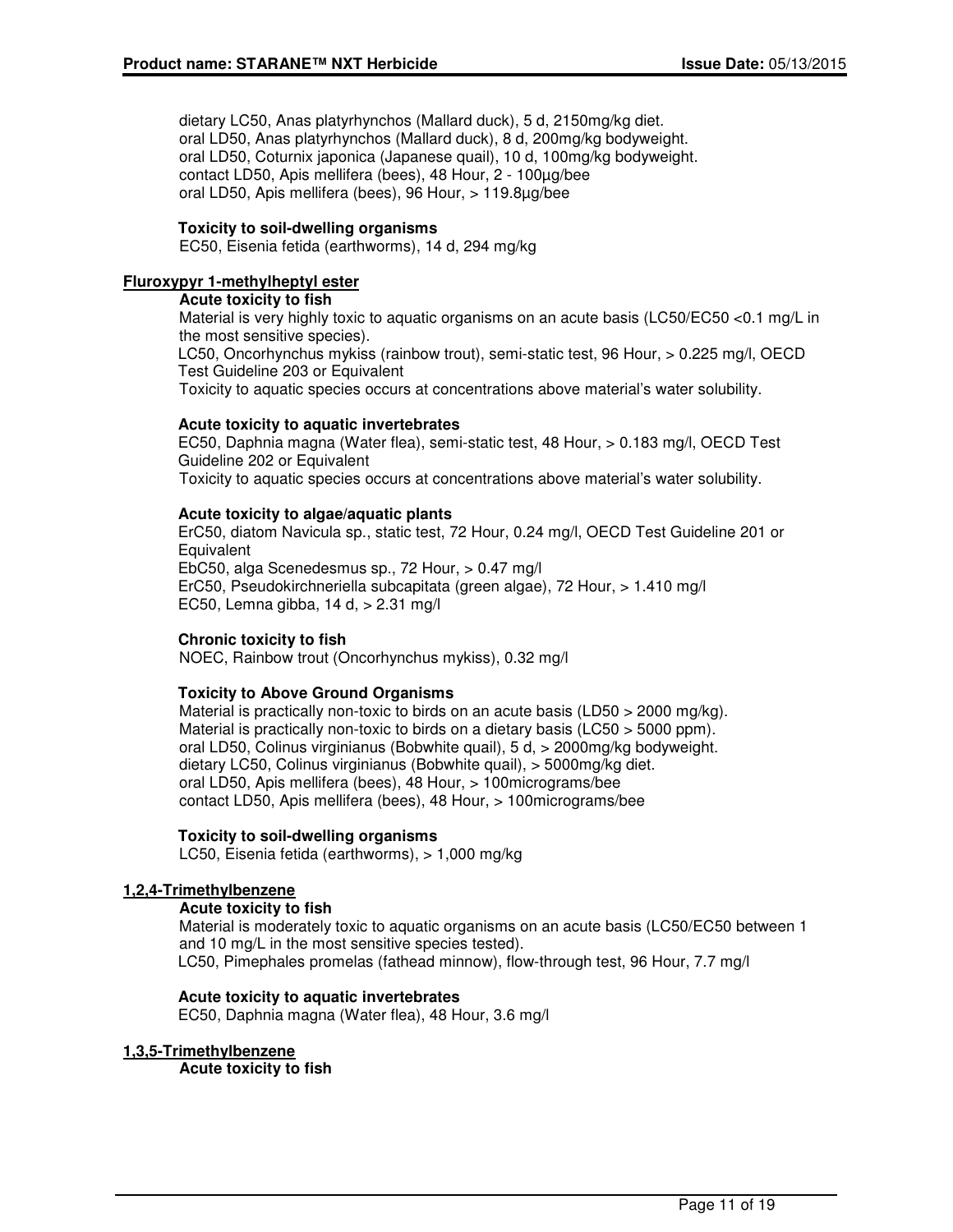Material is moderately toxic to aquatic organisms on an acute basis (LC50/EC50 between 1 and 10 mg/L in the most sensitive species tested).

LC50, Carassius auratus (goldfish), flow-through test, 96 Hour, 12.5 mg/l, Method Not Specified.

#### **Acute toxicity to aquatic invertebrates**

EC50, Daphnia magna (Water flea), Static, 48 Hour, 6 mg/l, OECD Test Guideline 202 or **Equivalent** 

#### **Acute toxicity to algae/aquatic plants**

EbC50, Desmodesmus subspicatus (green algae), 48 Hour, Biomass, 25 mg/l, OECD Test Guideline 201 or Equivalent

### **Chronic toxicity to aquatic invertebrates**

NOEC, Daphnia magna (Water flea), semi-static test, 21 d, number of offspring, 0.4 mg/l

### **Cumene**

#### **Acute toxicity to fish**

Material is moderately toxic to aquatic organisms on an acute basis (LC50/EC50 between 1 and 10 mg/L in the most sensitive species tested).

LC50, Oncorhynchus mykiss (rainbow trout), semi-static test, 96 Hour, 2.7 mg/l, OECD Test Guideline 203 or Equivalent

#### **Acute toxicity to aquatic invertebrates**

EC50, Daphnia magna (Water flea), static test, 48 Hour, 4.0 mg/l, OECD Test Guideline 202 or Equivalent

#### **Acute toxicity to algae/aquatic plants**

EbC50, Pseudokirchneriella subcapitata (green algae), static test, 72 Hour, Biomass, 2.6 mg/l, OECD Test Guideline 201 or Equivalent

#### **Chronic toxicity to aquatic invertebrates**

NOEC, Daphnia magna (Water flea), semi-static test, 21 d, number of offspring, 0.35 mg/l

## **Toxicity to Above Ground Organisms**

oral LD50, redwing blackbird (Agelaius phoeniceus), > 98 mg/kg

#### **Heavy aromatic naphtha**

#### **Acute toxicity to fish**

Material is slightly toxic to aquatic organisms on an acute basis (LC50/EC50 between 10 and 100 mg/L in the most sensitive species tested). LC50, Gambusia affinis (Mosquito fish), 96 Hour, 811 mg/l

#### **Acute toxicity to algae/aquatic plants**

EC50, Algae, 72 Hour, 21 - 165 mg/l

#### **Xylene**

## **Acute toxicity to fish**

Material is moderately toxic to aquatic organisms on an acute basis (LC50/EC50 between 1 and 10 mg/L in the most sensitive species tested).

LC50, Oncorhynchus mykiss (rainbow trout), semi-static test, 96 Hour, 2.6 mg/l, OECD Test Guideline 203 or Equivalent

#### **Acute toxicity to aquatic invertebrates**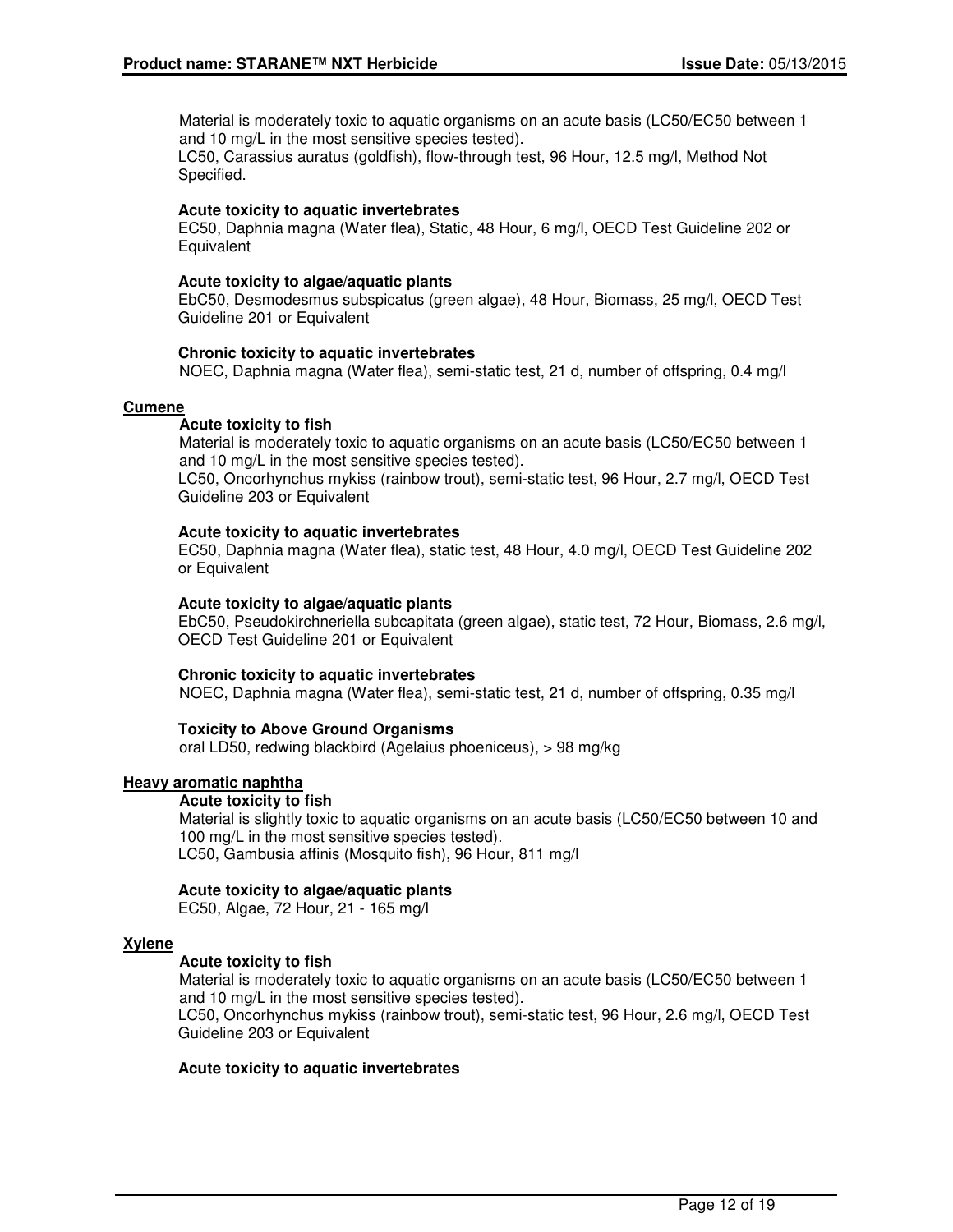IC50, Daphnia magna (Water flea), 24 Hour, 1 - 4.7 mg/l, OECD Test Guideline 202 or Equivalent

### **Acute toxicity to algae/aquatic plants**

ErC50, Pseudokirchneriella subcapitata (algae), Static, 73 Hour, Growth rate, 4.36 mg/l, OECD Test Guideline 201 or Equivalent NOEC, Pseudokirchneriella subcapitata (green algae), 73 Hour, Growth rate, 0.44 mg/l, OECD Test Guideline 201 or Equivalent

### **Chronic toxicity to fish**

NOEC, Oncorhynchus mykiss (rainbow trout), flow-through, 56 d, mortality, > 1.3 mg/l

### **Naphthalene**

#### **Acute toxicity to fish**

Material is highly toxic to aquatic organisms on an acute basis (LC50/EC50 between 0.1 and 1 mg/L in the most sensitive species tested). LC50, Oncorhynchus mykiss (rainbow trout), 96 Hour, 0.11 mg/l

#### **Acute toxicity to aquatic invertebrates**

EC50, Daphnia magna (Water flea), static test, 48 Hour, 1.6 - 24.1 mg/l

### **Chronic toxicity to fish**

NOEC, Other, flow-through, 40 d, mortality, 0.37 mg/l

#### **Balance**

### **Acute toxicity to fish**

No relevant data found.

#### **Persistence and degradability**

#### **Bromoxynil octanoate**

**Biodegradability:** Based on stringent OECD test guidelines, this material cannot be considered as readily biodegradable; however, these results do not necessarily mean that the material is not biodegradable under environmental conditions.

#### **Biodegradation:** < 37 %

#### **Stability in Water (1/2-life)**

Hydrolysis, half-life, 11 d, pH 7 Hydrolysis, half-life, 1.7 d, pH 9 Photolysis, half-life, 4 - 5 Hour

#### **Fluroxypyr 1-methylheptyl ester**

**Biodegradability:** Material is not readily biodegradable according to OECD/EEC guidelines. 10-day Window: Fail **Biodegradation:** 32 % **Exposure time:** 28 d **Method:** OECD Test Guideline 301D or Equivalent

#### **Theoretical Oxygen Demand:** 2.2 mg/mg

**Stability in Water (1/2-life)** , half-life, 454 d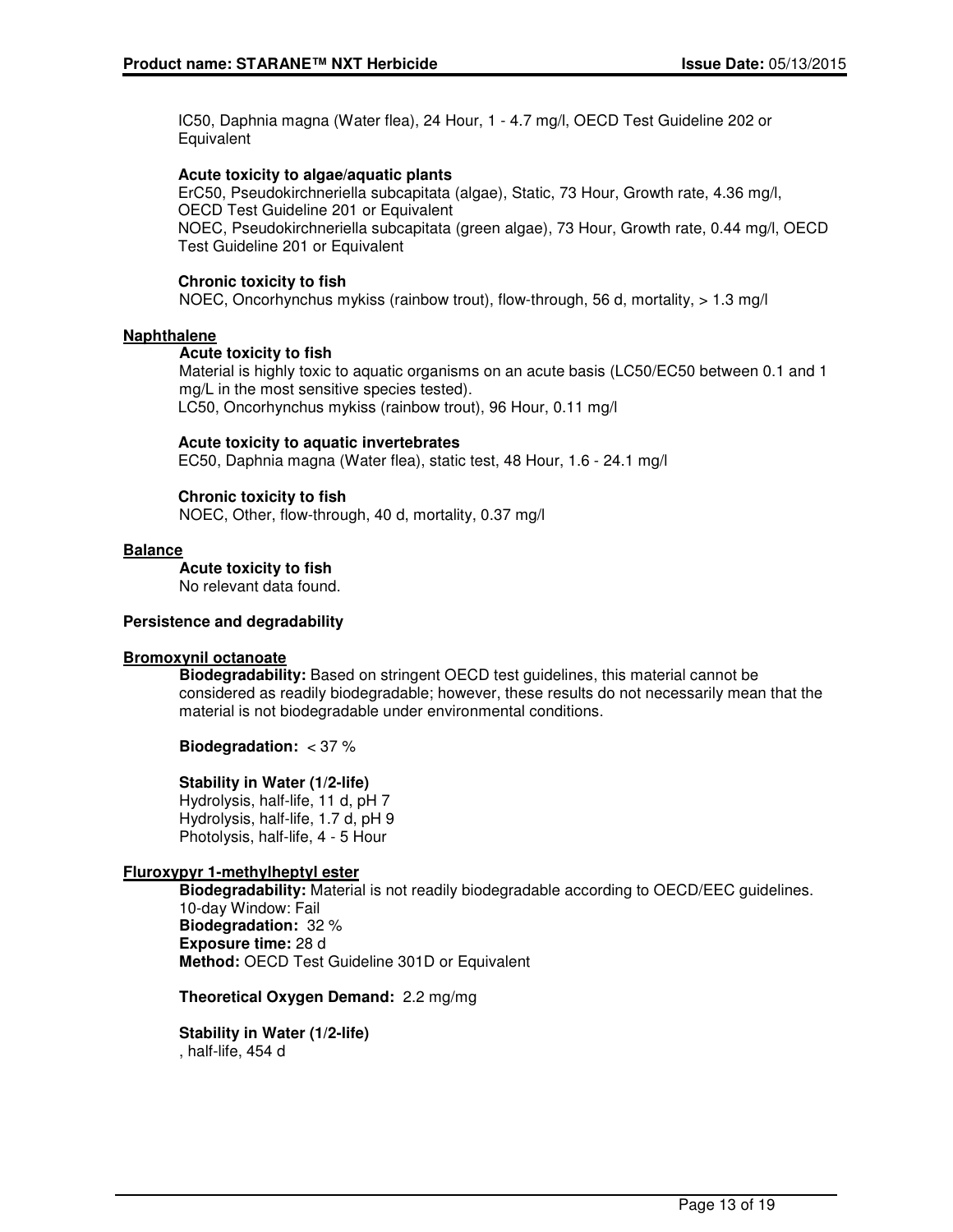#### **1,2,4-Trimethylbenzene**

**Biodegradability:** Material is expected to biodegrade very slowly (in the environment). Fails to pass OECD/EEC tests for ready biodegradability. 10-day Window: Not applicable **Biodegradation:** 4 - 18 % **Exposure time:** 28 d **Method:** OECD Test Guideline 301C or Equivalent

**Theoretical Oxygen Demand:** 3.19 mg/mg

**Photodegradation Test Type:** Half-life (indirect photolysis) **Sensitizer:** OH radicals **Atmospheric half-life:** 0.641 d **Method:** Estimated.

## **1,3,5-Trimethylbenzene**

**Biodegradability:** Based on stringent OECD test guidelines, this material cannot be considered as readily biodegradable; however, these results do not necessarily mean that the material is not biodegradable under environmental conditions. 10-day Window: Not applicable **Biodegradation:** 0 % **Exposure time:** 28 d **Method:** OECD Test Guideline 301C or Equivalent 10-day Window: Not applicable **Biodegradation:** 50 % **Exposure time:** 4.4 d **Method:** Calculated.

**Theoretical Oxygen Demand:** 3.19 mg/mg

#### **Photodegradation**

**Test Type:** Half-life (indirect photolysis) **Sensitizer:** OH radicals **Atmospheric half-life:** 3.7 Hour **Method:** Estimated.

#### **Cumene**

**Biodegradability:** Material is readily biodegradable. Passes OECD test(s) for ready biodegradability. 10-day Window: Pass **Biodegradation:** 86 % **Exposure time:** 28 d **Method:** OECD Test Guideline 301D or Equivalent

#### **Theoretical Oxygen Demand:** 3.20 mg/mg

#### **Biological oxygen demand (BOD)**

| <b>Incubation</b><br>Time | <b>BOD</b> |
|---------------------------|------------|
| 5 d                       | 40.000 $%$ |
| 10 d                      | 62.000 %   |
| 20 d                      | 70.000 %   |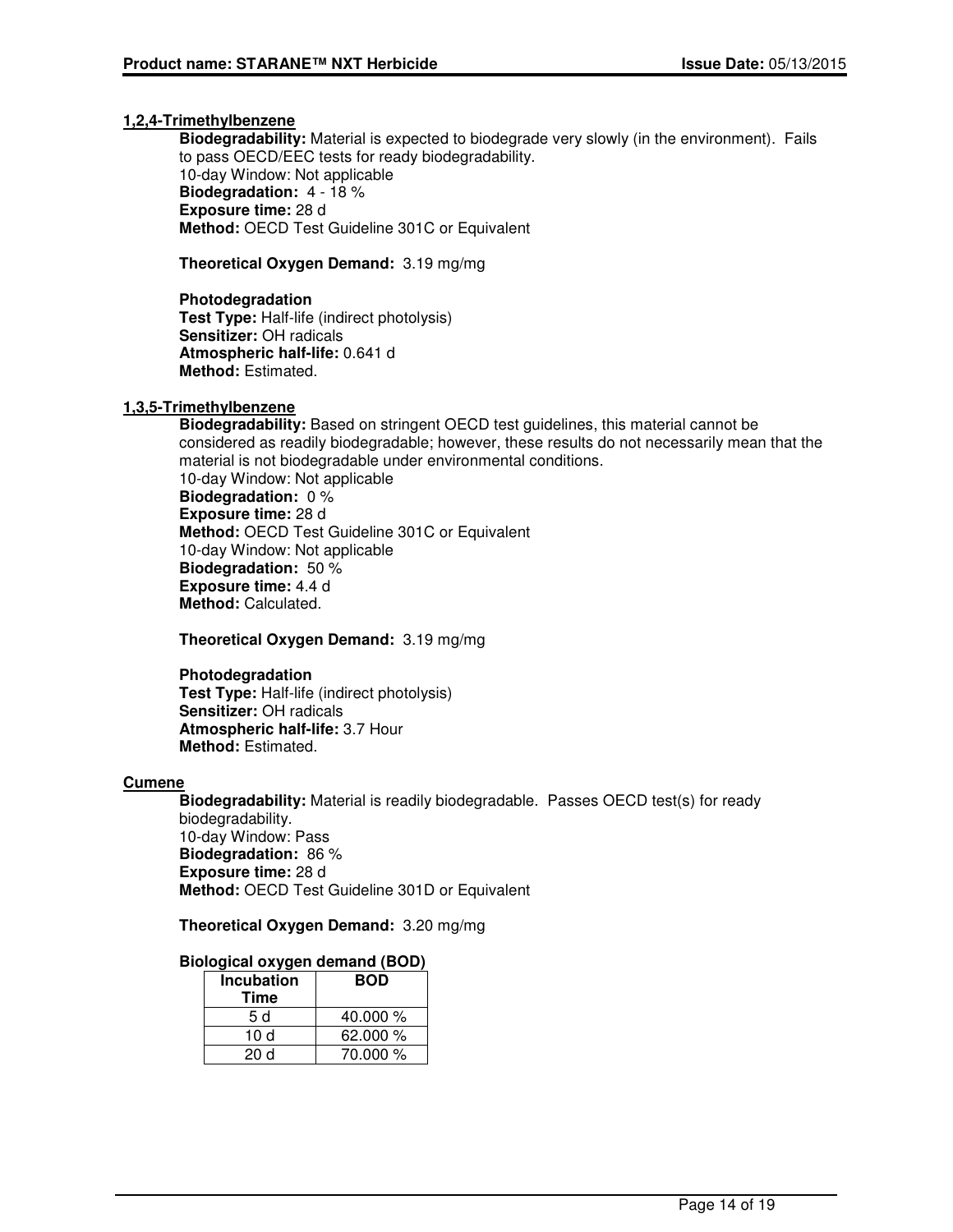**Photodegradation Test Type:** Half-life (indirect photolysis) **Sensitizer:** OH radicals **Atmospheric half-life:** 1.55 d **Method:** Estimated.

### **Heavy aromatic naphtha**

**Biodegradability:** Material is not readily biodegradable according to OECD/EEC guidelines.

### **Xylene**

**Biodegradability:** Material is expected to be readily biodegradable.

10-day Window: Pass **Biodegradation:** > 60 % **Exposure time:** 10 d **Method:** OECD Test Guideline 301F or Equivalent

**Theoretical Oxygen Demand:** 3.17 mg/mg

## **Biological oxygen demand (BOD)**

| <b>Incubation</b><br>Time | <b>BOD</b> |
|---------------------------|------------|
| 5 d                       | 37.000%    |
| 10 d                      | 58.000 %   |
| 20d                       | 72.000 %   |

### **Photodegradation**

**Test Type:** Half-life (indirect photolysis) **Sensitizer:** OH radicals **Atmospheric half-life:** 19.7 Hour **Method:** Estimated.

#### **Naphthalene**

**Biodegradability:** Biodegradation under aerobic static laboratory conditions is high (BOD20 or BOD28/ThOD > 40%).

## **Theoretical Oxygen Demand:** 3.00 mg/mg

#### **Biological oxygen demand (BOD)**

| <b>Incubation</b> | <b>BOD</b> |  |
|-------------------|------------|--|
| Time              |            |  |
| 5 d               | 57.000 %   |  |
| 10 $d$            | 71.000 %   |  |
| 20 d              | 71.000 %   |  |

## **Photodegradation**

**Test Type:** Half-life (indirect photolysis) **Sensitizer:** OH radicals **Atmospheric half-life:** 5.9 Hour **Method:** Estimated.

## **Balance**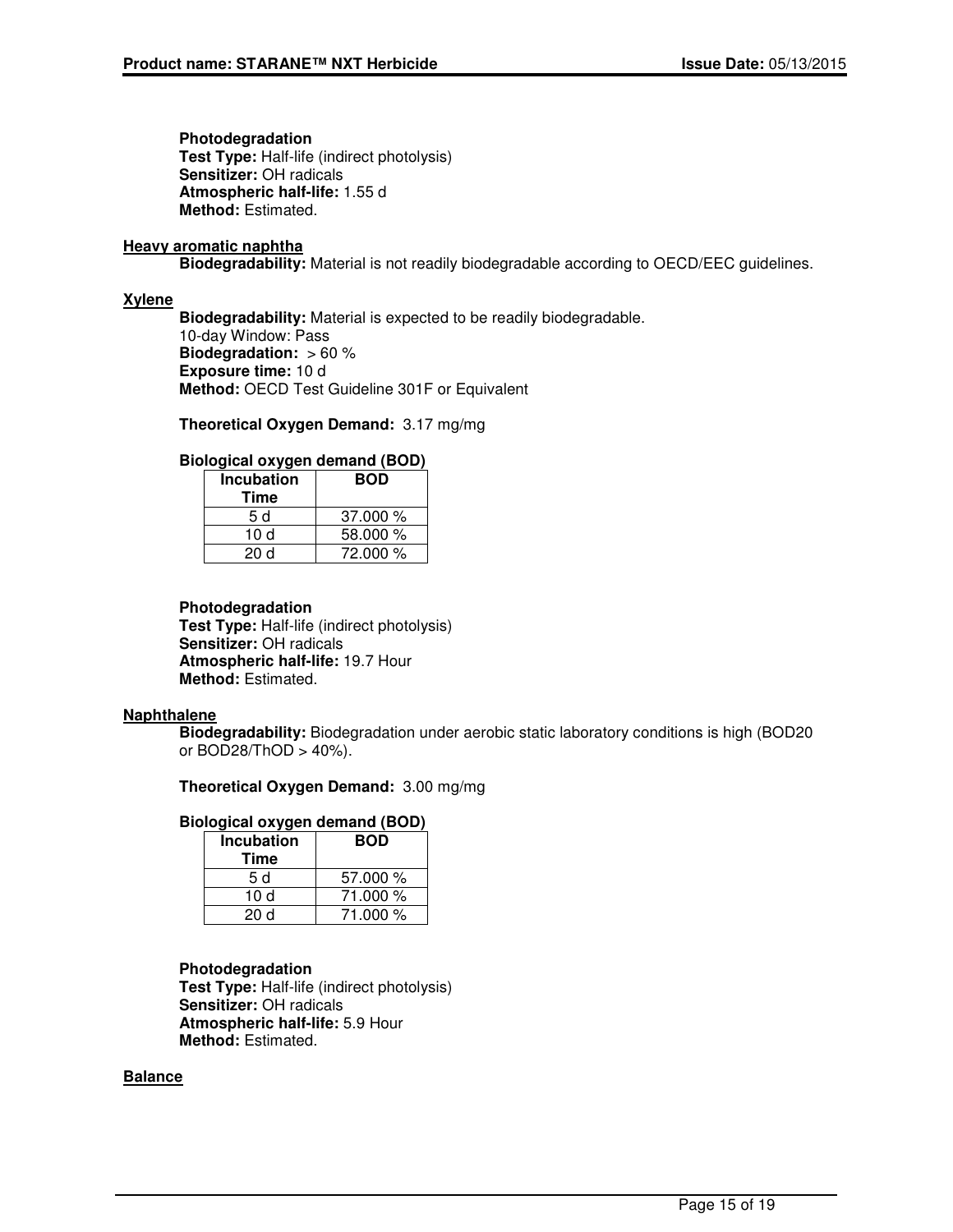**Biodegradability:** No relevant data found.

## **Bioaccumulative potential**

**Bioaccumulation:** No data available.

**Mobility in soil**

**Bromoxynil octanoate Partition coefficient(Koc):** 21000 Estimated.

#### **Fluroxypyr 1-methylheptyl ester**

Expected to be relatively immobile in soil (Koc > 5000). **Partition coefficient(Koc):** 6200 - 43000

### **1,2,4-Trimethylbenzene**

Potential for mobility in soil is low (Koc between 500 and 2000). **Partition coefficient(Koc):** 720 Estimated.

### **1,3,5-Trimethylbenzene**

Potential for mobility in soil is low (Koc between 500 and 2000). **Partition coefficient(Koc):** 741.65 Estimated.

#### **Cumene**

Potential for mobility in soil is low (Koc between 500 and 2000). Partition coefficient(Koc): 800 - 2800 Estimated.

### **Heavy aromatic naphtha**

No relevant data found.

#### **Xylene**

Potential for mobility in soil is medium (Koc between 150 and 500). **Partition coefficient(Koc):** 443 Estimated.

#### **Naphthalene**

Potential for mobility in soil is medium (Koc between 150 and 500). **Partition coefficient(Koc):** 240 - 1300 Measured

#### **Balance**

No relevant data found.

## 13. DISPOSAL CONSIDERATIONS

**Disposal methods:** If wastes and/or containers cannot be disposed of according to the product label directions, disposal of this material must be in accordance with your local or area regulatory authorities. This information presented below only applies to the material as supplied. The identification based on characteristic(s) or listing may not apply if the material has been used or otherwise contaminated. It is the responsibility of the waste generator to determine the toxicity and physical properties of the material generated to determine the proper waste identification and disposal methods in compliance with applicable regulations. If the material as supplied becomes a waste, follow all applicable regional, national and local laws.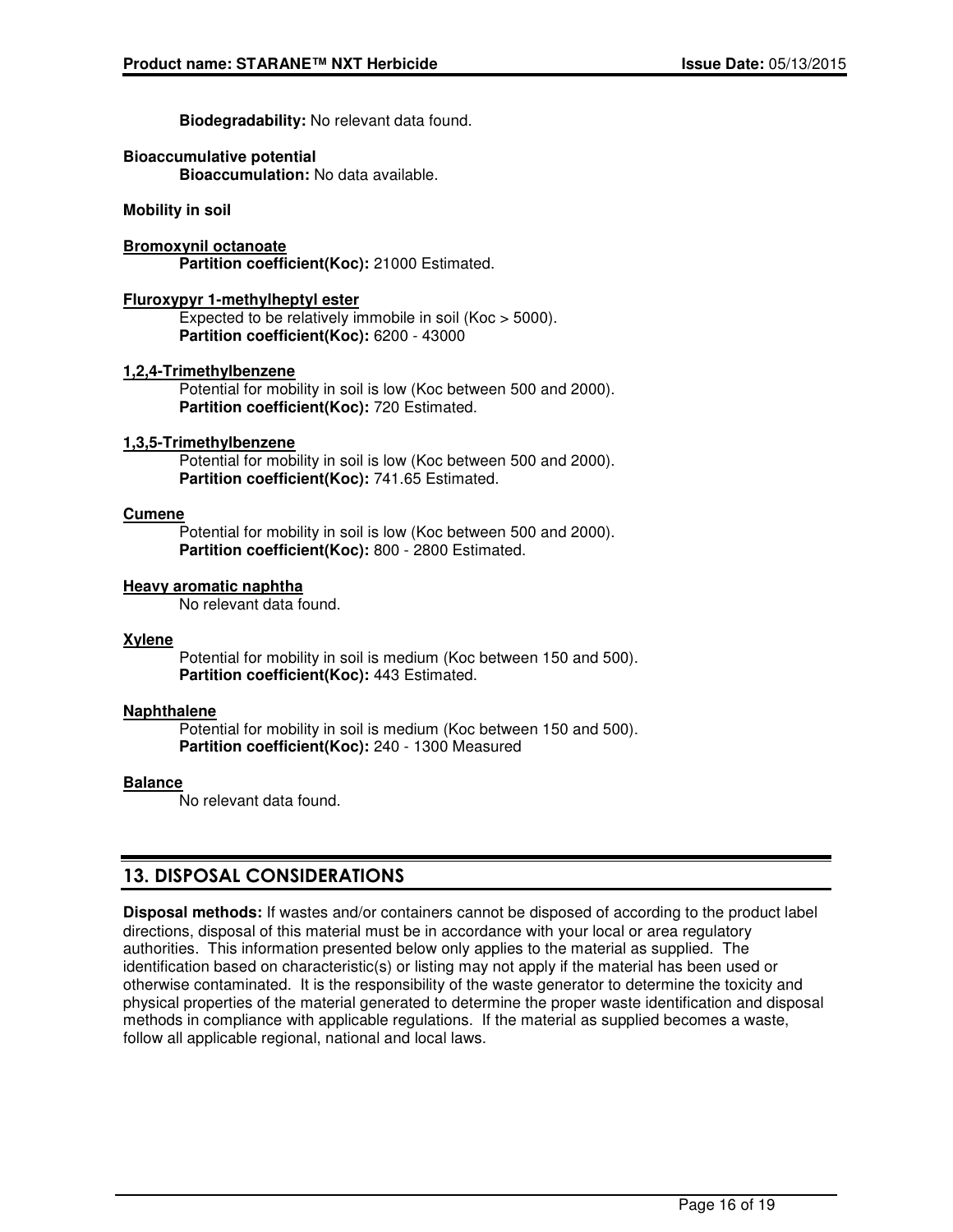## 14. TRANSPORT INFORMATION

#### **DOT**

| Proper shipping name                                                     | Pesticides, liquid, toxic, flammable, n.o.s. (Bromoxynil<br>octanoate, Xylene) |
|--------------------------------------------------------------------------|--------------------------------------------------------------------------------|
| <b>UN number</b><br>Class<br>Packing group<br><b>Reportable Quantity</b> | UN 2903<br>6.1(3)<br>Ш<br>Xylene                                               |
| <b>Classification for SEA transport (IMO-IMDG):</b>                      |                                                                                |
| Proper shipping name                                                     | PESTICIDE, LIQUID, TOXIC, FLAMMABLE,<br>N.O.S. (Bromoxynil octanoate, Xylene)  |
| <b>UN number</b>                                                         | UN 2903                                                                        |
| <b>Class</b>                                                             | 6.1(3)                                                                         |
| Packing group<br><b>Marine pollutant</b>                                 | Ш<br>Bromoxynil octanoate, Xylene                                              |
| <b>Transport in bulk</b>                                                 | Consult IMO regulations before transporting ocean bulk                         |
| according to Annex I or II                                               |                                                                                |
| of MARPOL 73/78 and the                                                  |                                                                                |
| <b>IBC or IGC Code</b>                                                   |                                                                                |
| <b>Classification for AIR transport (IATA/ICAO):</b>                     |                                                                                |
| Proper shipping name                                                     | Pesticide, liquid, toxic, flammable, n.o.s. (Bromoxynil<br>octanoate, Xylene)  |
| <b>UN number</b>                                                         | UN 2903                                                                        |
| <b>Class</b>                                                             | 6.1(3)                                                                         |
| Packing group                                                            | Ш                                                                              |

This information is not intended to convey all specific regulatory or operational requirements/information relating to this product. Transportation classifications may vary by container volume and may be influenced by regional or country variations in regulations. Additional transportation system information can be obtained through an authorized sales or customer service representative. It is the responsibility of the transporting organization to follow all applicable laws, regulations and rules relating to the transportation of the material.

## 15. REGULATORY INFORMATION

## **OSHA Hazard Communication Standard**

This product is a "Hazardous Chemical" as defined by the OSHA Hazard Communication Standard, 29 CFR 1910.1200.

#### **Superfund Amendments and Reauthorization Act of 1986 Title III (Emergency Planning and Community Right-to-Know Act of 1986) Sections 311 and 312** Acute Health Hazard

Chronic Health Hazard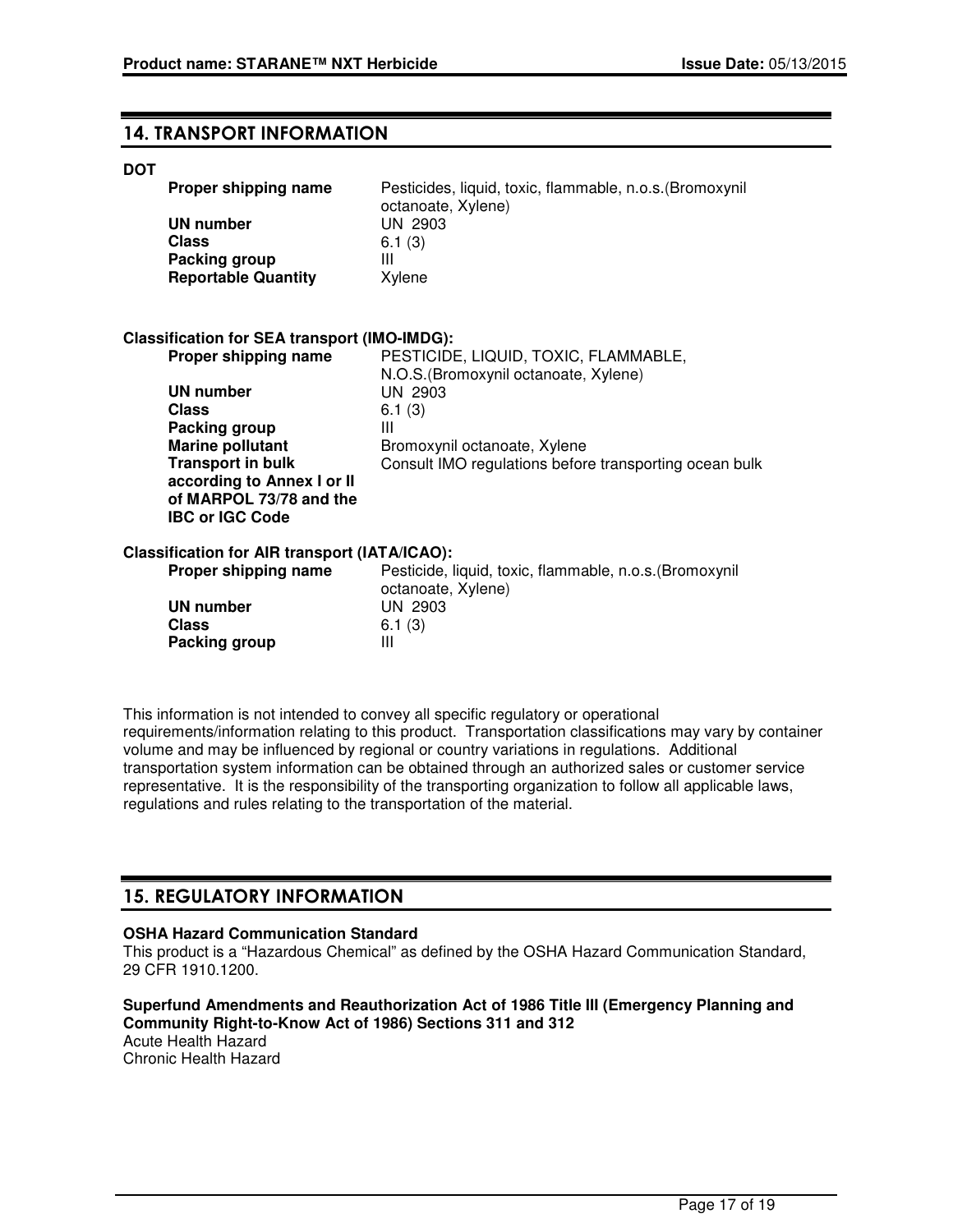#### **Superfund Amendments and Reauthorization Act of 1986 Title III (Emergency Planning and Community Right-to-Know Act of 1986) Section 313**

| <b>Components</b>      | <b>CASRN</b>  |
|------------------------|---------------|
| Cumene                 | $98 - 82 - 8$ |
| 1,2,4-Trimethylbenzene | 95-63-6       |
| Naphthalene            | $91 - 20 - 3$ |
| Bromoxynil octanoate   | 1689-99-2     |

## **California Proposition 65 (Safe Drinking Water and Toxic Enforcement Act of 1986)**

WARNING: This product contains a chemical(s) known to the State of California to cause cancer.

### **California Proposition 65 (Safe Drinking Water and Toxic Enforcement Act of 1986)**

WARNING: This product contains a chemical(s) known to the State of California to cause birth defects or other reproductive harm.

#### **Pennsylvania (Worker and Community Right-To-KnowAct): Pennsylvania Hazardous Substances List and/or Pennsylvania Environmental Hazardous Substance List:**

The following product components are cited in the Pennsylvania Hazardous Substance List and/or the Pennsylvania Environmental Substance List, and are present at levels which require reporting.

| <b>Components</b>      | <b>CASRN</b>  |
|------------------------|---------------|
| 1,2,4-Trimethylbenzene | $95 - 63 - 6$ |
| 1,3,5-Trimethylbenzene | 108-67-8      |
| Cumene                 | 98-82-8       |
| Heavy aromatic naphtha | 64742-94-5    |

#### **Pennsylvania (Worker and Community Right-To-KnowAct): Pennsylvania Special Hazardous Substances List:**

To the best of our knowledge, this product does not contain chemicals at levels which require reporting under this statute.

## **United States TSCA Inventory (TSCA)**

This product contains chemical substance(s) exempt from U.S. EPA TSCA Inventory requirements. It is regulated as a pesticide subject to Federal Insecticide, Fungicide, and Rodenticide Act (FIFRA) requirements.

#### **Federal Insecticide, Fungicide and Rodenticide Act**

EPA Registration Number: 62719-557

This chemical is a pesticide product registered by the Environmental Protection Agency and is subject to certain labeling requirements under federal pesticide law. These requirements differ from the classification criteria and hazard information required for safety data sheets, and for workplace labels of non-pesticide chemicals. Following is the hazard information as required on the pesticide label:

#### WARNING

May be fatal if swallowed. Causes substantial but temporary eye injury Harmful if inhaled Prolonged or frequently repeated skin contact may cause allergic reactions in some individuals.